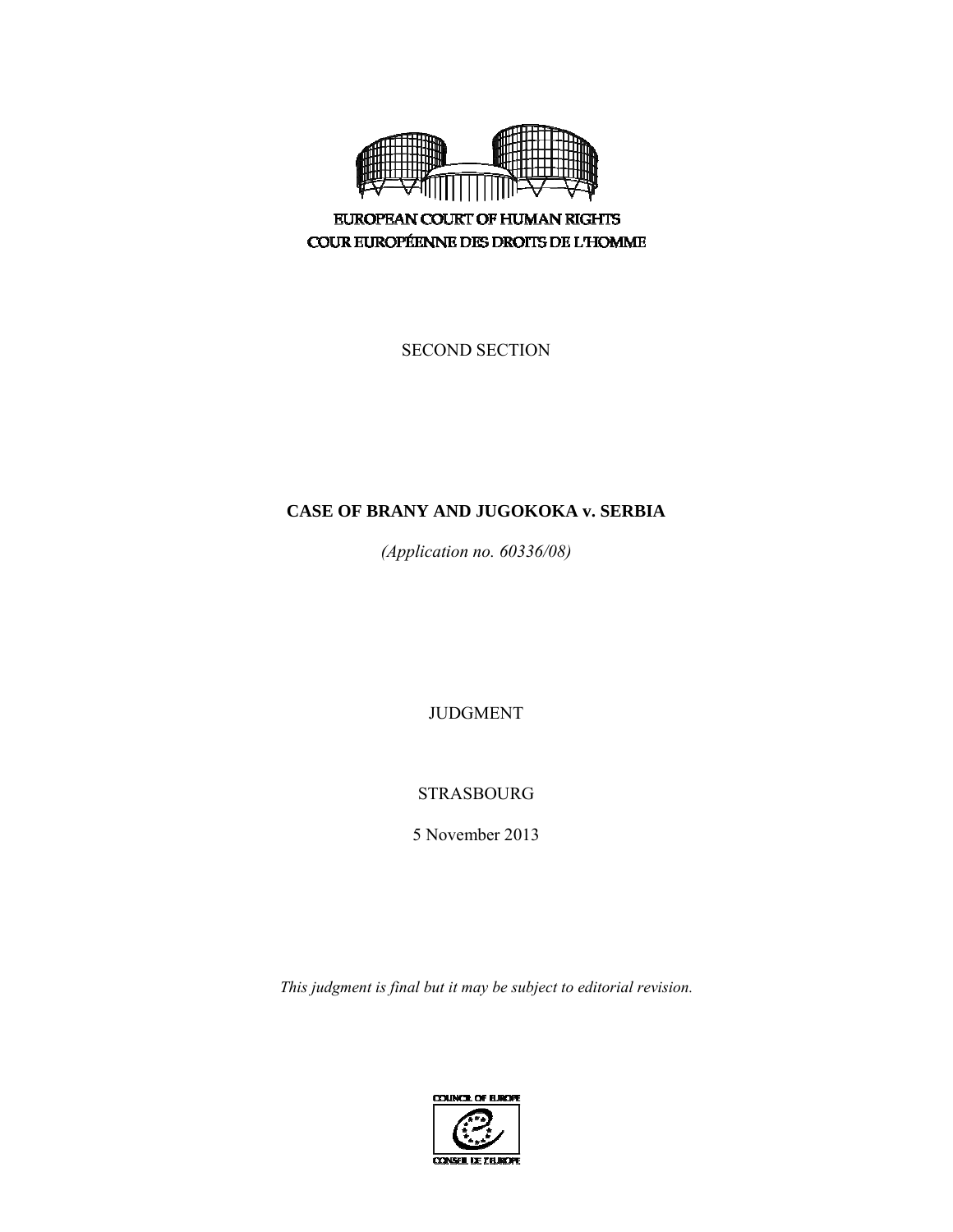## **In the case of Brany and Jugokoka v. Serbia,**

The European Court of Human Rights (Second Section), sitting as a Committee composed of:

Paulo Pinto de Albuquerque, *President,* 

Dragoljub Popović,

Helen Keller, *judges,*

and Seçkin Erel, *Acting Deputy Section Registrar,* 

Having deliberated in private on 15 October 2013,

Delivers the following judgment, which was adopted on that date:

## PROCEDURE

1. The case originated in an application (no. 60336/08) against the Republic of Serbia lodged with the Court under Article 34 of the Convention for the Protection of Human Rights and Fundamental Freedoms ("the Convention") by Brany D.O.O. and Jugokoka D.O.O. ("the applicants"), on 5 December 2008. Both applicants are limited liability companies, with their seats in Belgrade.

2. The applicants were represented by Mr A. Bosijoković, a lawyer practising in Belgrade. The Serbian Government ("the Government") were represented by their Agent, Mr S. Carić.

3. On 19 October 2011 the application was communicated to the Government.

# THE FACTS

## I. THE CIRCUMSTANCES OF THE CASE

4. The facts of the case as submitted by the parties may be summarized as follows.

## **A. Civil proceedings**

5. On 18 November 1994 the applicants initiated civil proceedings before the Belgrade Commercial Court against *DD "Yuko Farma",* a socially-owned company from Žitište (hereinafter: "the debtor") seeking damages arising from the debtor's failure to fulfil conditions of contract on breed of chickens.

6. On 3 June 1998 the Belgrade Commercial Court accepted the applicants' claim and ordered the debtor to pay the applicants 813,120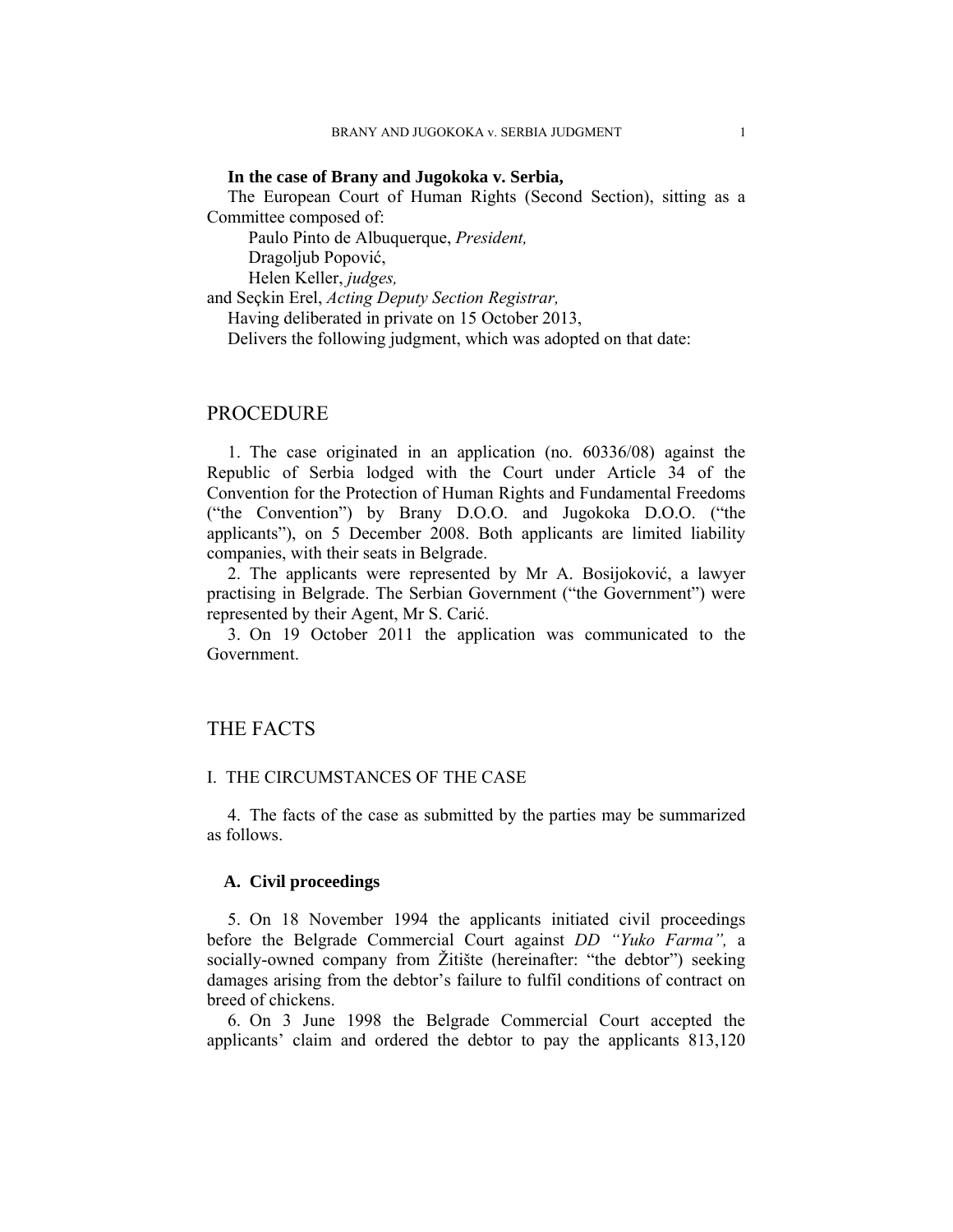Serbian dinars (RSD) in respect of damage sustained, plus statutory interest and RSD 15,514.25 for legal costs.

7. On 5 October 1998 the Belgrade High Commercial Court quashed the judgment of 3 June 1998 and returned the case to the first-instance court for fresh consideration.

8. On 13 May 2005 the Belgrade Commercial Court dismissed the applicants' civil suit.

9. On 20 October 2005 the Belgrade High Commercial Court quashed the decision of 13 May 2005 and returned the case to the first-instance court.

10. On 1 November 2006 the Belgrade Commercial Court stayed the proceedings due to the opening of insolvency proceedings against the debtor. On 8 November 2007 the proceedings resumed.

11. On 27 November 2007 the Belgrade Commercial Court declared that it lacked jurisdiction to deal with the case and transferred it to the Zrenjanin Commercial Court.

12. On 8 May 2008 the Zrenjanin Commercial Court adopted a judgment by virtue of which the debtor was ordered to pay the applicants RSD 813,120 (approximately 10,000 euros) for damages, plus statutory interest and RSD 586,912.40 (approximately 7,200 euros) for their legal costs.

13. The judgement became final on 5 June 2008.

## **B. Insolvency and enforcement proceedings**

14. On 6 September 2006 the insolvency proceedings were opened against the debtor.

15. On 10 June 2011 the applicant lodged an application for the enforcement of the judgement of 8 May 2008 in respect of the costs awarded.

16. On 13 June 2011 the Zrenjanin Commercial Court allowed the application and issued an enforcement order.

17. In 16 June 2011 the applicant received the payment in respect of the legal costs.

18. In the course of insolvency proceedings the applicants received 0,44% of the sums awarded in respect of pecuniary damages by the final judgement of 8 May 2008.

## **C. Civil proceedings against the State**

19. On 27 August 2008 the applicants filed a civil suit against the State under Article 172 of the Obligations Act seeking damages because of the length of the civil proceedings described above.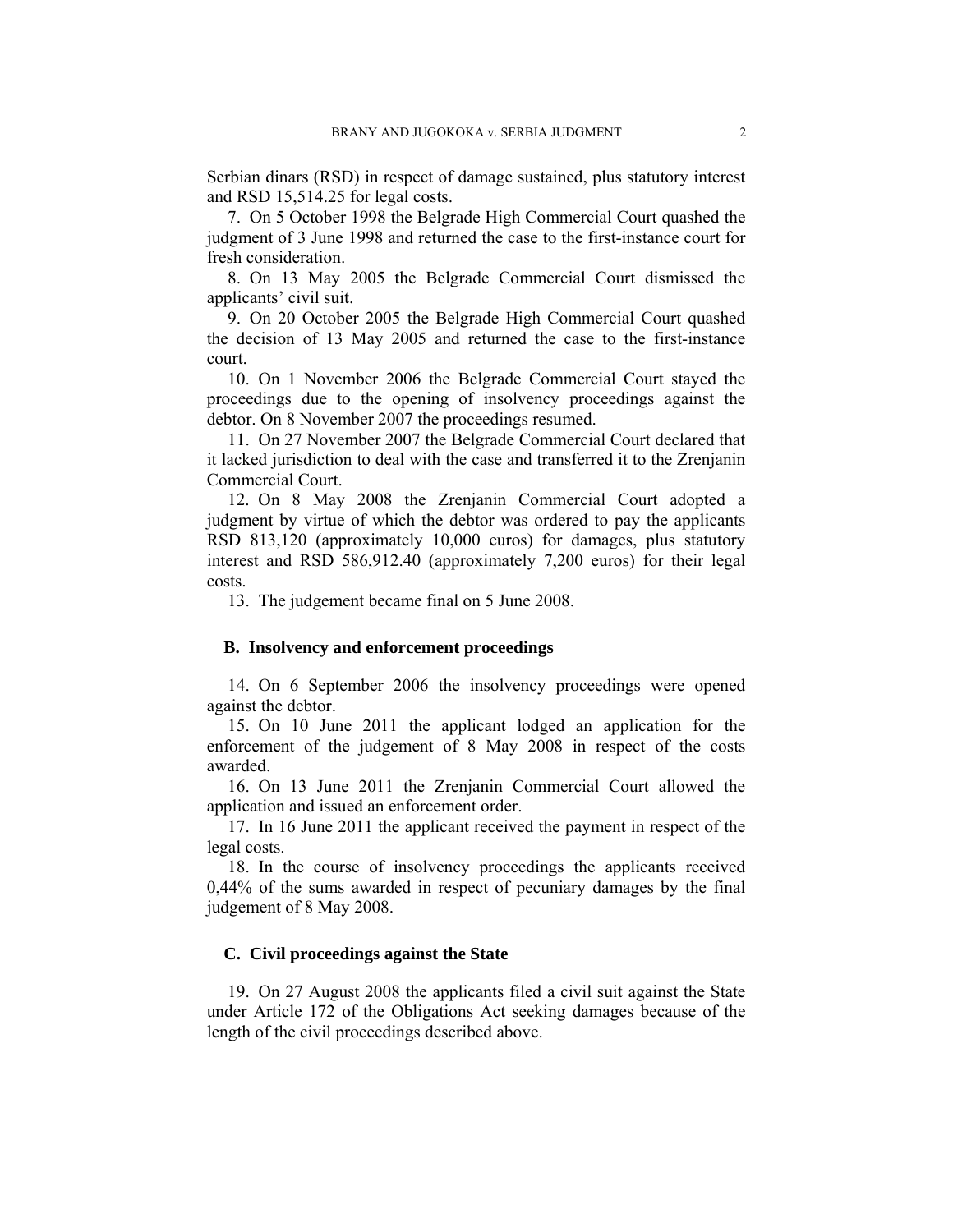20. On 25 September 2009 the Second Municipal Court in Belgrade rejected their claim.

21. On 9 February 2012 the Belgrade Appellate Court upheld this judgment.

22. On 23 April 2012 the applicants filed an appeal on points of law before the Supreme Court of Cassation.

23. The case is pending before the Supreme Court of Cassation.

## **D. The status of the debtor**

24. Before the insolvency proceedings the debtor company was predominantly socially-owned. It has remained registered as predominantly socially-owned in the relevant public registries throughout the insolvency proceedings.

25. On 24 April 2012 the Niš Commercial Court terminated the insolvency proceedings against the company. This decision became final on 29 May 2012. On 25 July 2012 the debtor was erased from the Companies' Register.

#### II. RELEVANT DOMESTIC LAW

26. The relevant domestic law is set out in the Court's judgments of *EVT Company v. Serbia* (no. 3102/05, §§ 26 and 27, 21 June 2007); *Marčić and Others v. Serbia* (no. 17556/05, § 29, 30 October 2007); *R. Kačapor and Others v. Serbia* (nos. 2269/06, 3041/06, 3042/06, 3043/06, 3045/06 and 3046/06, 15 January 2008, §§ 57-82); *Vlahović v. Serbia* (no. 42619/04, §§37-47, 16 December 2008); *Crnišanin and Others v. Serbia* (nos. 35835/05, 43548/05, 43569/05 and 36986/06, 13 January 2009, §§ 100- 104); *Adamović v. Serbia*, (no. 41703/06, §§ 17-22, 2 October 2012) and *Marinković v. Serbia* ((dec.) no. 5353/11, 29 January 2013, §§ 26-29 and §§ 31-44). Relevant provisions concerning the Obligations Act are set out in the *V.A.M. v. Serbia* (no.39175/05, §§ 71-72, 13 March 2007)

## THE LAW

## I. ALLEGED VIOLATION OF ARTICLES 6 AND 13 OF THE CONVENTION ARISING FROM THE NON-ENFORCEMENT OF THE JUDGEMENT OF 8 MAY 2008

27. The applicants complained about the respondent State's failure to enforce final the judgment rendered in their favour against the debtor and about the lack of an effective remedy in this connection. They relied on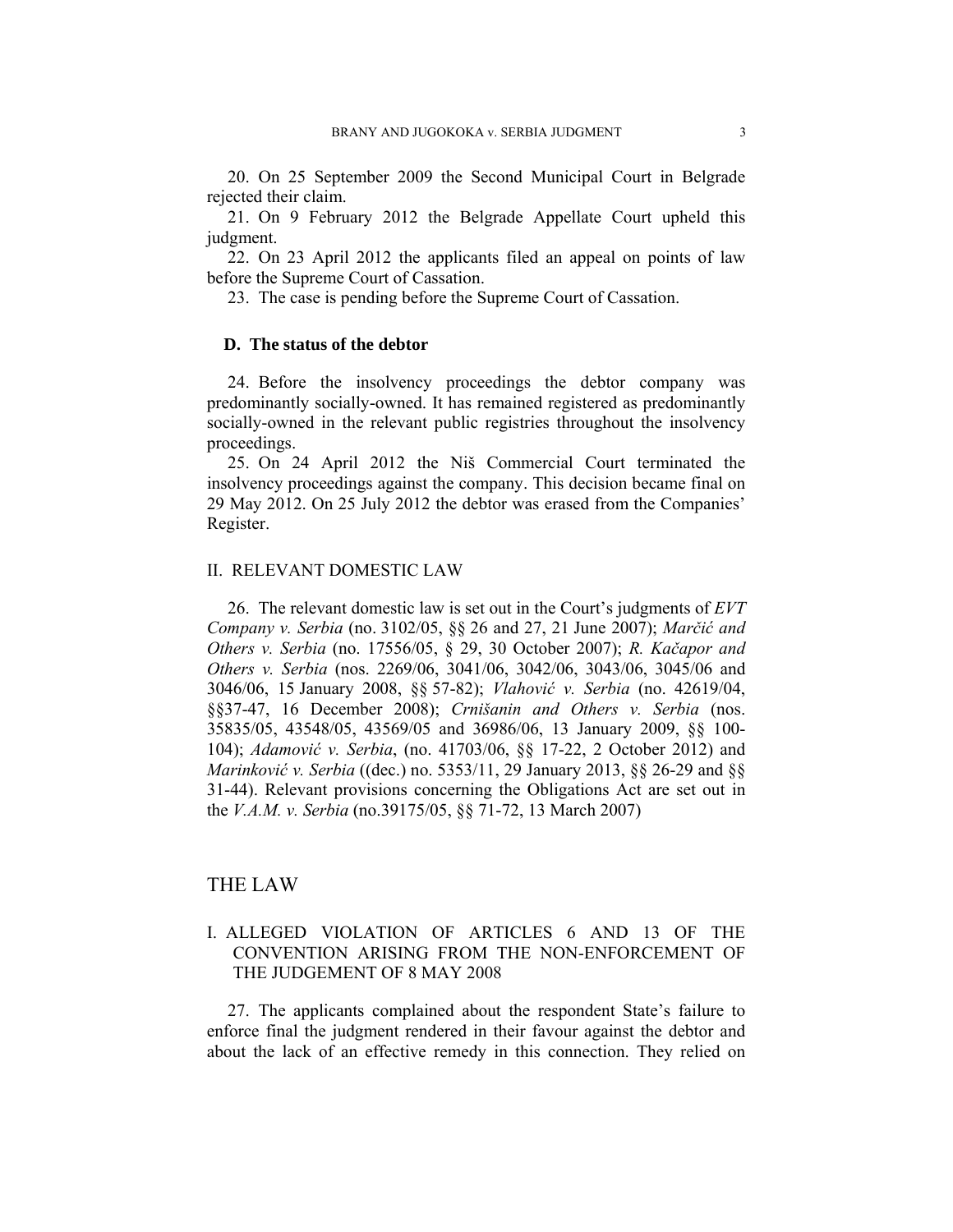Articles 6 and 13 of the Convention which, in so far as relevant, read as follows:

#### **Article 6 § 1**

"In the determination of his civil rights and obligations ..., everyone is entitled to a fair and public hearing within a reasonable time by an independent and impartial tribunal established by law."

#### **Article 13**

"Everyone whose rights and freedoms as set forth in [the] Convention are violated shall have an effective remedy before a national authority notwithstanding that the violation has been committed by persons acting in an official capacity."

## **A. Admissibility**

## *1. The six-month rule*

28. The Government submitted that the applicants should have lodged the application with the Court within six months of 6 September 2006, which is the date of the opening of the insolvency proceedings against the debtor.

29. The applicants disagreed.

30. Having regard to the fact that the judgement under consideration in this case was rendered only in 2008 the Government's objection is rejected.

## *2. Exhaustion of domestic remedies*

31. The Government submitted that the applicants had not exhausted all available, effective domestic remedies. Notably, the Constitutional Court had harmonised its case-law with that of the Court in the context of the respondent State's liability for non-enforcement of final judgments rendered against socially-owned companies. Since the applicant failed to lodge a constitutional appeal, the Government argued that the application should therefore be rejected for non-exhaustion of domestic remedies.

32. The applicants disagreed.

33. The Court has already held in cases such as the applicants' that a constitutional appeal should indeed be considered to be an effective domestic remedy within the meaning of Article 35 § 1 of the Convention, but only in respect of applications against Serbia lodged after 21 June 2012 (see *Marinković v. Serbia,* cited above, § 59). It sees no reason to hold otherwise in the present case, and notes that the applicants had lodged their application with the Court on 5 December 2008.

34. It follows that the Government's objections concerning the exhaustion of domestic remedies must be dismissed.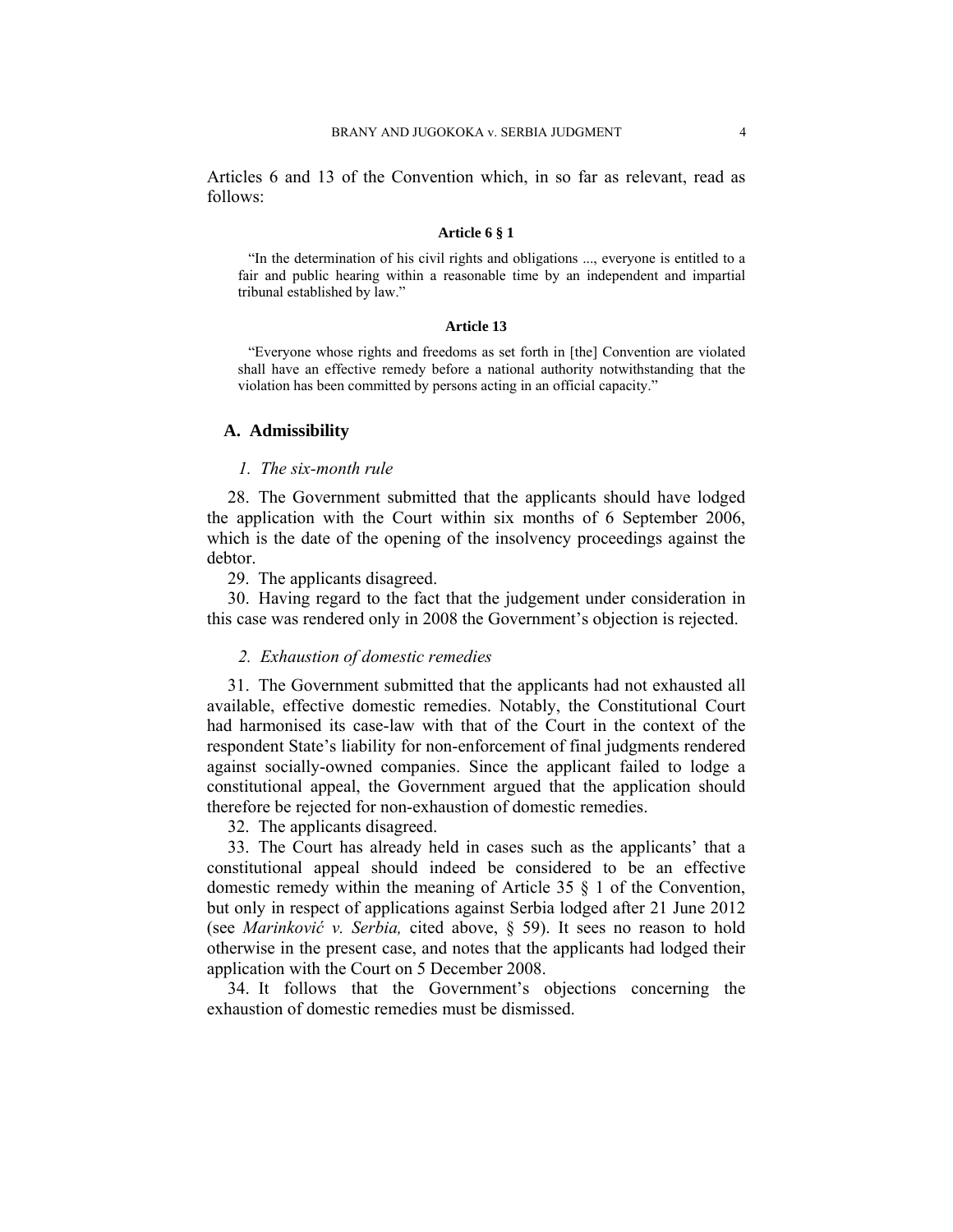### *3. Conclusion*

35. The Court notes that this complaint is not manifestly ill-founded within the meaning of Article 35  $\S$  3 (a) of the Convention. It further notes that it is not inadmissible on any other grounds. It must therefore be declared admissible.

## **B. Merits**

36. The Court notes that the judgment of 8 May 2008 became final on 5 June 2008 (more than five years ago) and is yet to be enforced. The Court notes that a delay in the execution of a judgment may be justified in particular circumstances. However, the delay may not be such as to impair the essence of the right protected under Article 6  $\S$  1 of the Convention (see *Burdov v. Russia,* no. 59498/00, § 35, ECHR 2002-III).

37. The Court observes that it has frequently found violations of Article 6 of the Convention in cases raising issues similar to those raised in the present case (see *R. Kačapor and Others*, cited above, §§ 115-116, and *Adamović v. Serbia*, cited above, §§ 40-41). Having examined all the material submitted to it, the Court considers that the Government have not put forward any fact or argument capable of persuading it to reach a different conclusion in the present case. Accordingly, there has been a breach of Article 6 of the Convention.

38. The Court does not find it necessary in the circumstances of this case to examine essentially the same complaint under Article 13 of the Convention (see *mutatis mutandis, Slovyev v. Ukraine*, no. 4878/04, § 25, 14 December 2006, and *Kin-Stib and Majkić v. Serbia*, no. 12312/05, § 90, 20 April 2010).

## II. OTHER ALLEGED VIOLATIONS OF THE CONVENTION

39. The applicants further complained about the length of civil proceedings described in paragraphs 5-13 above. The Court observes that the present application was introduced on 5 December 2008, and that the constitutional appeal is considered to be an effective remedy for the length of proceedings in respect to all applications introduced as of 7 August 2008 (see *Vinčić and Others v. Serbia*, nos. 44698/06, 44700/06, 44722/06, 44725/06, 49388/06, 50034/06, 694/07, 757/07, 758/07, 3326/07, 3330/07, 5062/07, 8130/07, 9143/07, 9262/07, 9986/07, 11197/07, 11711/07, 13995/07, 14022/07, 20378/07, 20379/07, 20380/07, 20515/07, 23971/07, 50608/07, 50617/07, 4022/08, 4021/08, 29758/07 and 45249/07, § 51, 1 December 2009).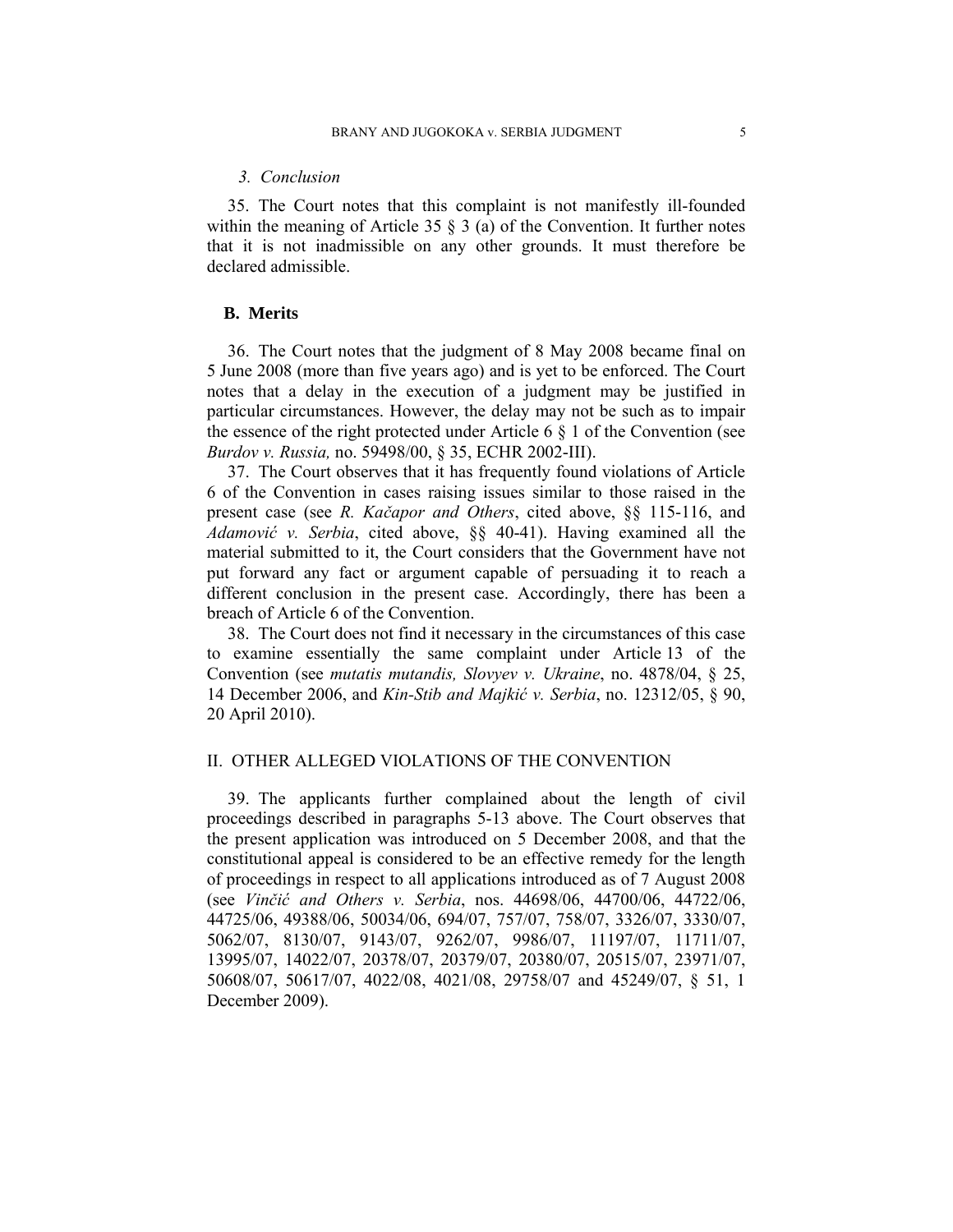40. Since the applicants failed to use this particular avenue of redress, this complaint must be rejected under Article 35 §§ 1 and 4 of the Convention for non-exhaustion of domestic remedies.

## III. APPLICATION OF ARTICLE 41 OF THE CONVENTION

#### 41. Article 41 of the Convention provides:

"If the Court finds that there has been a violation of the Convention or the Protocols thereto, and if the internal law of the High Contracting Party concerned allows only partial reparation to be made, the Court shall, if necessary, afford just satisfaction to the injured party."

## **A. Damage**

42. The applicants claimed RSD 82,597,315,20 [approximately 723,000 euros (EUR)] in respect of pecuniary damage.

43. The Government contested the applicants' claim.

44. The Court does not discern any causal link between the violation found and the pecuniary damage alleged; it therefore rejects this claim.

45. It must, however, be noted that a judgment in which the Court finds a violation of the Convention or of its Protocols imposes on the respondent State a legal obligation not just to pay those concerned the sums awarded by way of just satisfaction, but also to choose, subject to supervision by the Committee of Ministers, the general and/or, if appropriate, individual measures to be adopted in its domestic legal order to put an end to the violation found (see *Apostol v. Georgia*, no.40765/02, §§ 71-73, ECHR 2006, and *Marčić and Others v. Serbia*, cited above, §§ 64-65, and *Pralica v. Bosnia and Herzegovina*, no. 38945/05, § 19, 27 January 2009).

46. Having regard to its finding in the instant case, and without prejudice to any other measures which may be deemed necessary, the Court considers that the respondent State must secure the enforcement of the final domestic judgment of 8 May 2008 by way of paying the applicant, from their own funds, the sums awarded in the said final judgment, less any amounts which may have already been paid in respect of the said judgment.

## **B. Costs and expenses**

47. The applicants also claimed RSD 103,000 (approximately EUR 900) for the costs and expenses incurred before the domestic courts. The amount claimed relates to court fees that the applicants had to pay in the civil suit lodged by the applicants under Article 172 of the Obligations Act (see paragraphs 19-22 above).

48. The Government failed to provide any comments in this respect.